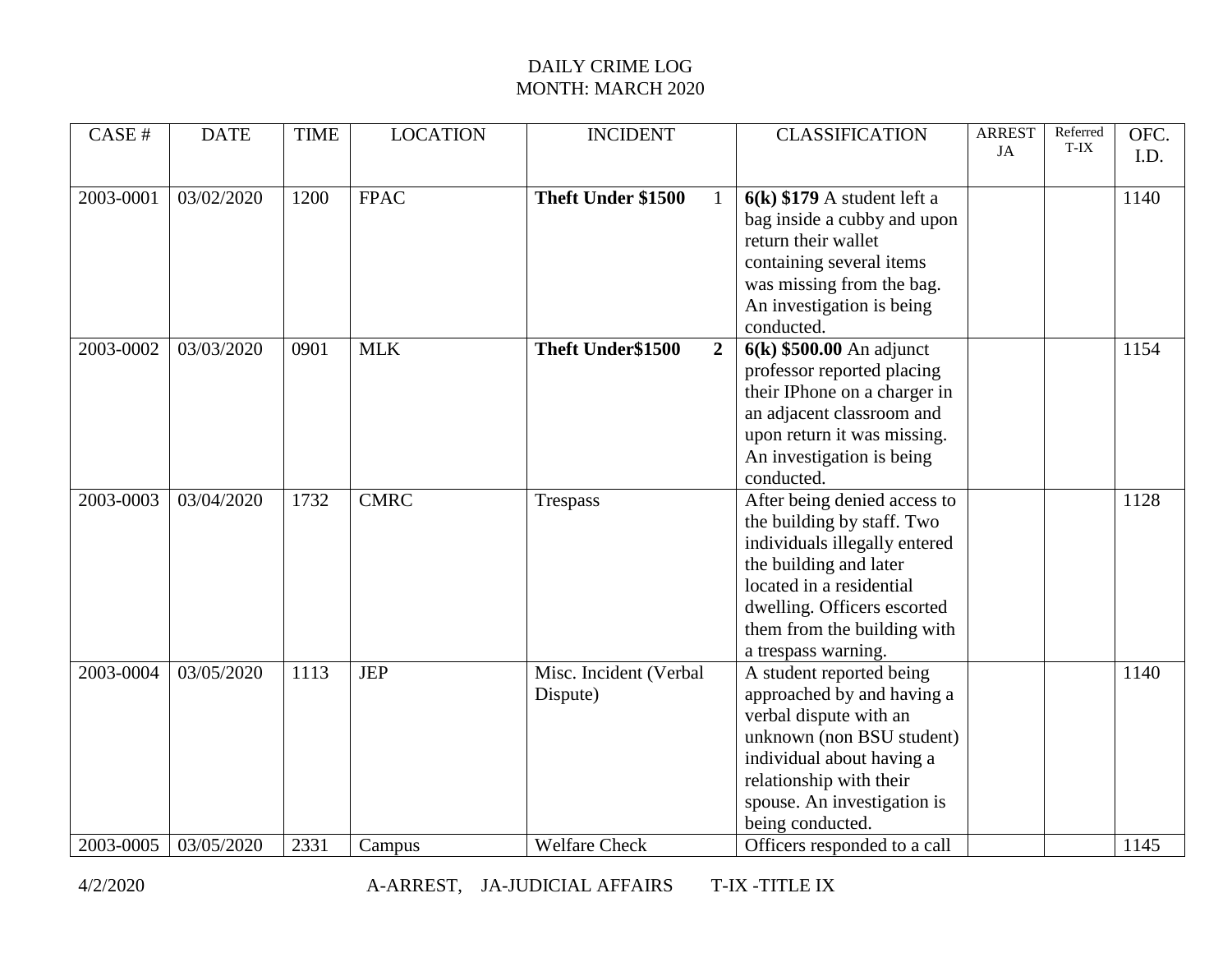|           |            |      |              |                                                      | for a welfare check of a<br>student. Investigation<br>revealed the student in their<br>residential dwelling in good<br>health.                                                                                                                         |           |      |
|-----------|------------|------|--------------|------------------------------------------------------|--------------------------------------------------------------------------------------------------------------------------------------------------------------------------------------------------------------------------------------------------------|-----------|------|
| 2003-0006 | 03/06/2020 | 0935 | Henry Circle | <b>Medical Emergency</b><br>(EPS)                    | Officers responded to a call<br>for an elderly person<br>refusing to leave a<br>university office. Officers<br>ascertained the individual<br>was a danger to themselves<br>and others due to possible<br>psychological issues and<br>performed an EPS. |           | 1144 |
| 2003-0007 | 03/06/2020 | 1045 | Henry Admin  | <b>Medical Emergency</b>                             | Officers responded to an<br>individual complaining of a<br>headache and dizziness.<br>EMS was called and<br>transported the same to the<br>hospital.                                                                                                   |           | 1112 |
| 2003-0008 | 03/07/2020 | 0926 | B and G      | <b>Medical Emergency</b>                             | Officers responded for a<br>medical emergency. Upon<br>arrival they were advised<br>the individual had a seizure.<br>EMS was called, checked<br>the vitals of the individual<br>who refused to be<br>transported to the hospital.                      |           | 1143 |
| 2003-0009 | 03/09/2020 | 1645 | Tubman Hall  | $\mathbf{1}$<br><b>Assault 2<sup>nd</sup> Degree</b> | $4(e)$ A student reported<br>being assaulted by another<br>student by being struck in<br>the face with a closed fist<br>and then engaging in a fight<br>to defend themselves. An                                                                       | <b>JA</b> | 1128 |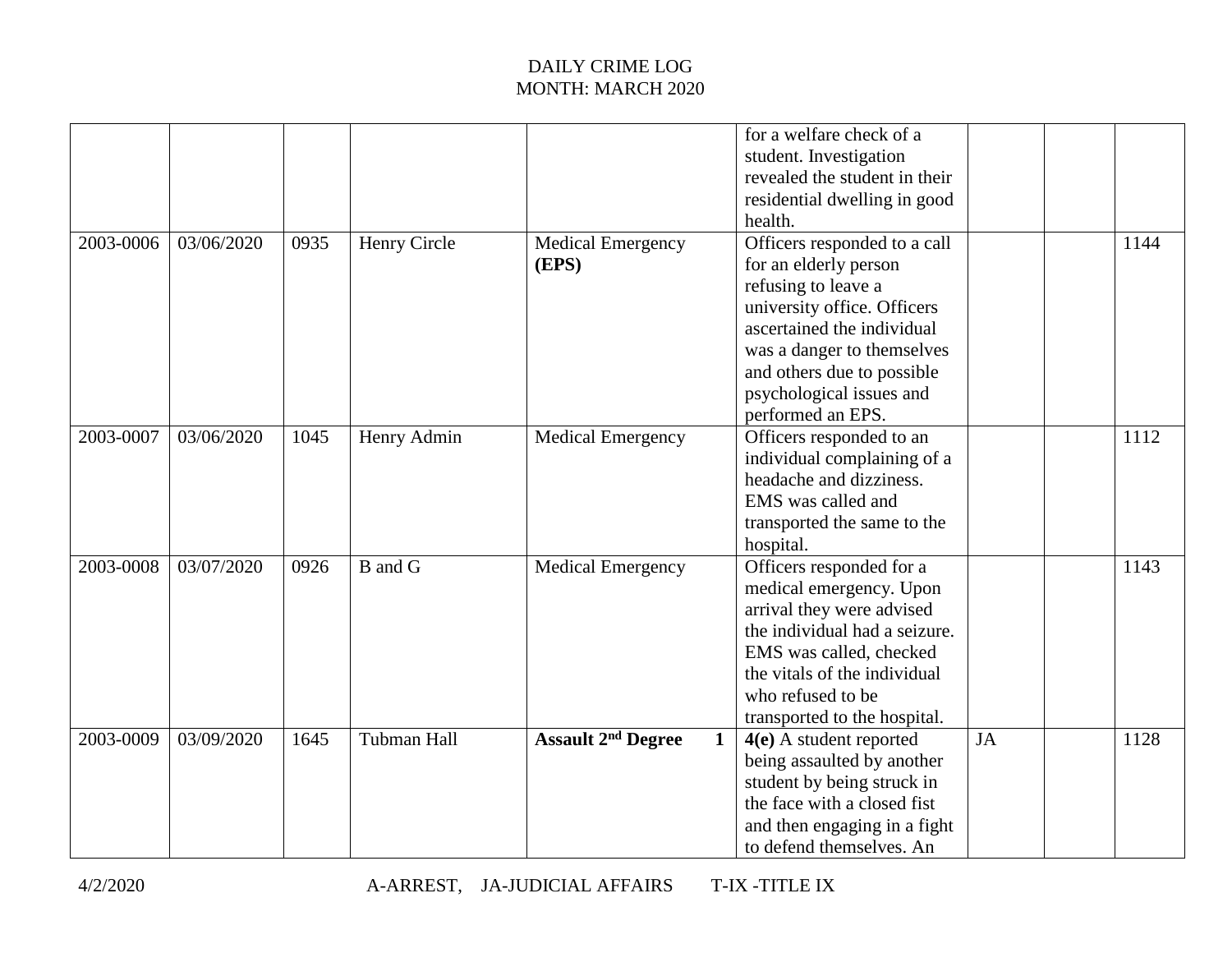|           |            |      |                               |                                             | investigation is being<br>conducted. Referred to the<br>Office of Student Conduct                                                                                                                              |           |      |
|-----------|------------|------|-------------------------------|---------------------------------------------|----------------------------------------------------------------------------------------------------------------------------------------------------------------------------------------------------------------|-----------|------|
| 2003-0010 | 03/11/2020 | 1106 | McKeldin Gym                  | Misc. Incident (Verbal)                     | Students engaged in a<br>verbal dispute over a<br>student not participating in a<br>group class project.<br>Referred to the Office of<br><b>Student Conduct</b>                                                | <b>JA</b> | 1143 |
| 2003-0011 | 03/13/2020 | 0900 | <b>JEP</b>                    | <b>Burglary 4th Degree</b><br>1             | $6(E)$ \$282.00 two<br><b>Computer Hard Drives</b><br>Officers responded to a<br>report of two computer hard<br>drives missing from a<br>faculty member's office. An<br>investigation is being<br>conducted.   |           | 1140 |
| 2003-0012 | 03/13/2020 | 1502 | <b>Facilities Maintenance</b> | <b>Medical Emergency</b>                    | Officers responded to a<br>friend of a student going in<br>and out of consciousness.<br>EMS was called and<br>transported the same to the<br>hospital.                                                         |           | 1154 |
| 2003-0013 | 03/13/2020 |      | Gate #2                       | <b>Malicious Destruction of</b><br>Property | \$2000 Officers observed the<br>Gate Barrier Arm (Gate #2)<br>damaged. An Investigation<br>is being conducted.                                                                                                 |           | 1143 |
| 2003-0014 | 03/26/2020 | 1735 | McKeldin Gym                  | Harassment                                  | A student reported a person<br>they had a previous intimate<br>relationship with continues<br>to contact and harass them<br>via telephone, text and<br>social media after being<br>requested cease contact. An |           | 1154 |